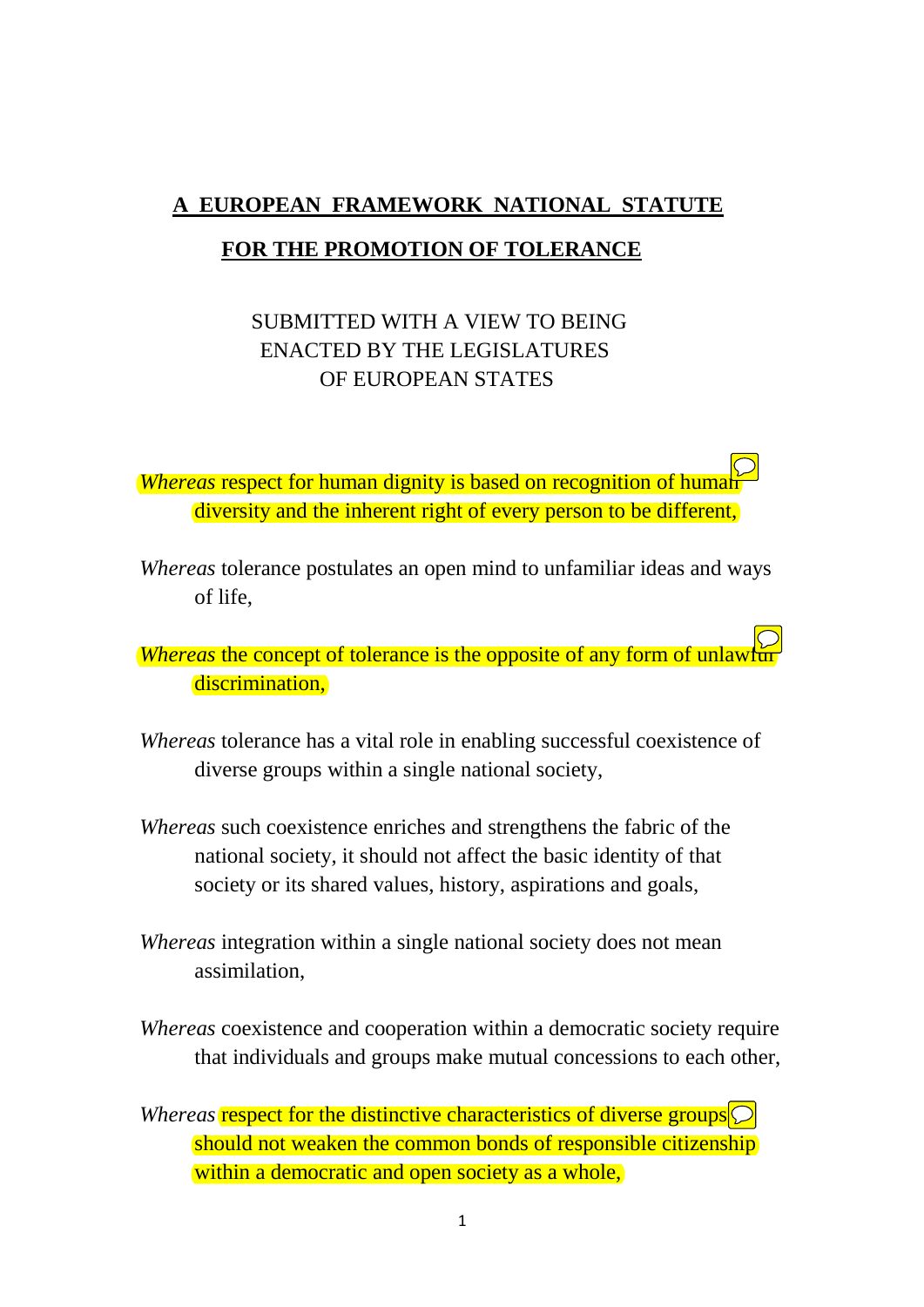Be it therefore enacted as follows:

#### Section 1. Definitions

For the purposes of this Statute:

- (a) "Group" means: **a number of people joined by racial or cultural**  $\oslash$ roots, ethnic origin or descent, religious affiliation or linguistic links, gender identity or sexual orientation, or any other characteristics of a similar nature.
- (b) "Group libel" means: defamatory comments made in public and aimed against a group as defined in paragraph (a) – or members thereof – with a view to inciting to violence, slandering the group, holding it to ridicule or subjecting it to false charges.

Explanatory Notes:<sup>\*</sup>

- (i) This definition covers "blood libels" and anti-Semitic slurs, as well as allegations that, e.g., "gypsies are thieves" or "Moslems are terrorists".
- (ii) It must be understood that the "group libel" may appear to be aimed at members of the group in a different time (another historical era) or place (beyond the borders of the State).
- (c) "Hate crimes" means: any criminal act however defined, whether committed against persons or property, where the victims or targets are selected because of their real or perceived connection with - or support or membership of - a group as defined in paragraph (a).
- (d) "Tolerance" means: respect for and acceptance of the expression, preservation and development of the distinct identity of a group as defined in paragraph (a). This definition is without prejudice to the principle of coexistence of diverse groups within a single society.

 $\overline{a}$ 

Explanatory notes must be viewed as an authentic interpretation of the text of the Framework Statute. Where appropriate, they should also serve as a basis for either primary or secondary legislation.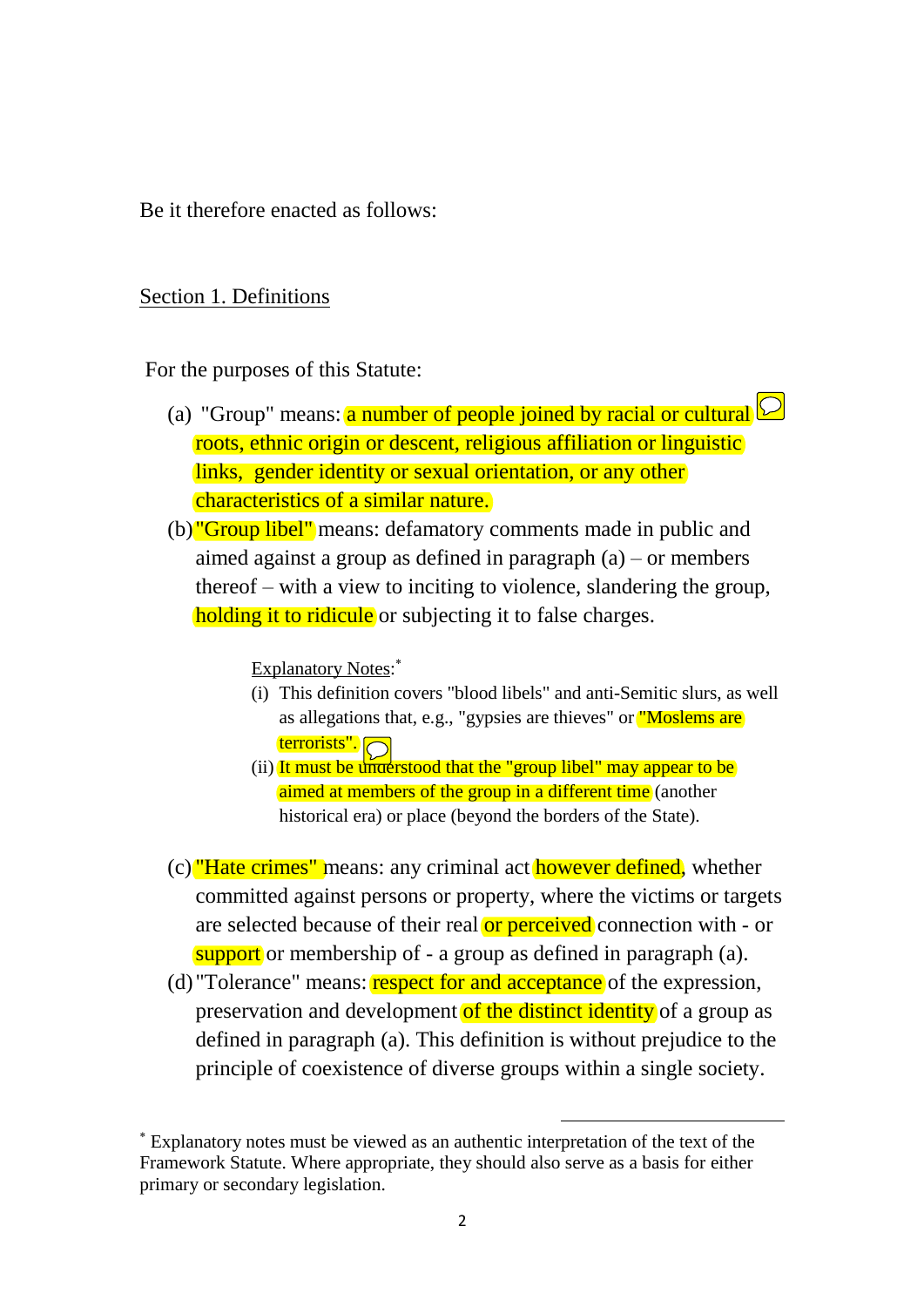Explanatory Note:

Coexistence of diverse groups within a single society requires, *inter alia*, some knowledge of local language as a means of communication with authorities and the social environment.

## Section 2. Purpose

The purpose of this Statute is to:

- (a) Promote tolerance within society without weakening the common bonds tying together a single society.
- (b)Foster tolerance between different societies.
- (c) Eliminate hate crimes as defined in Section 1(c).
- (d)Condemn all manifestations of intolerance based on bias, bigotry and prejudice.
- (e) Take concrete action to combat intolerance, in particular with a view to eliminating racism, colour bias, ethnic discrimination, religious intolerance, totalitarian ideologies, xenophobia, anti-Semitism, anti-feminism and homophobia.

Explanatory Notes:

- (i) This formulation does not go into detail within the subsets listed. Thus, religious intolerance is understood to cover Islamophobia, anti-Christianity, etc. Ethnic discrimination is understood to cover anti-Roma (gypsies) activities.
- (ii) Anti-Semitism is listed as a separate subset since it crosses the lines of various subsets. It is certainly not confined to religious intolerance (conversion did not save Jews from extermination under the Nazis).

Section 3. Guaranties of Rights

Tolerance (as defined in Section 1(d)) shall be guaranteed towards any group (as defined in Section 1(a)), especially in the enjoyment of the following human rights:

Explanatory Notes:

- (i) The list of the human rights enumerated below is nonexhaustive.
- (ii) The rights, as listed below, have to be interpreted in a broad manner.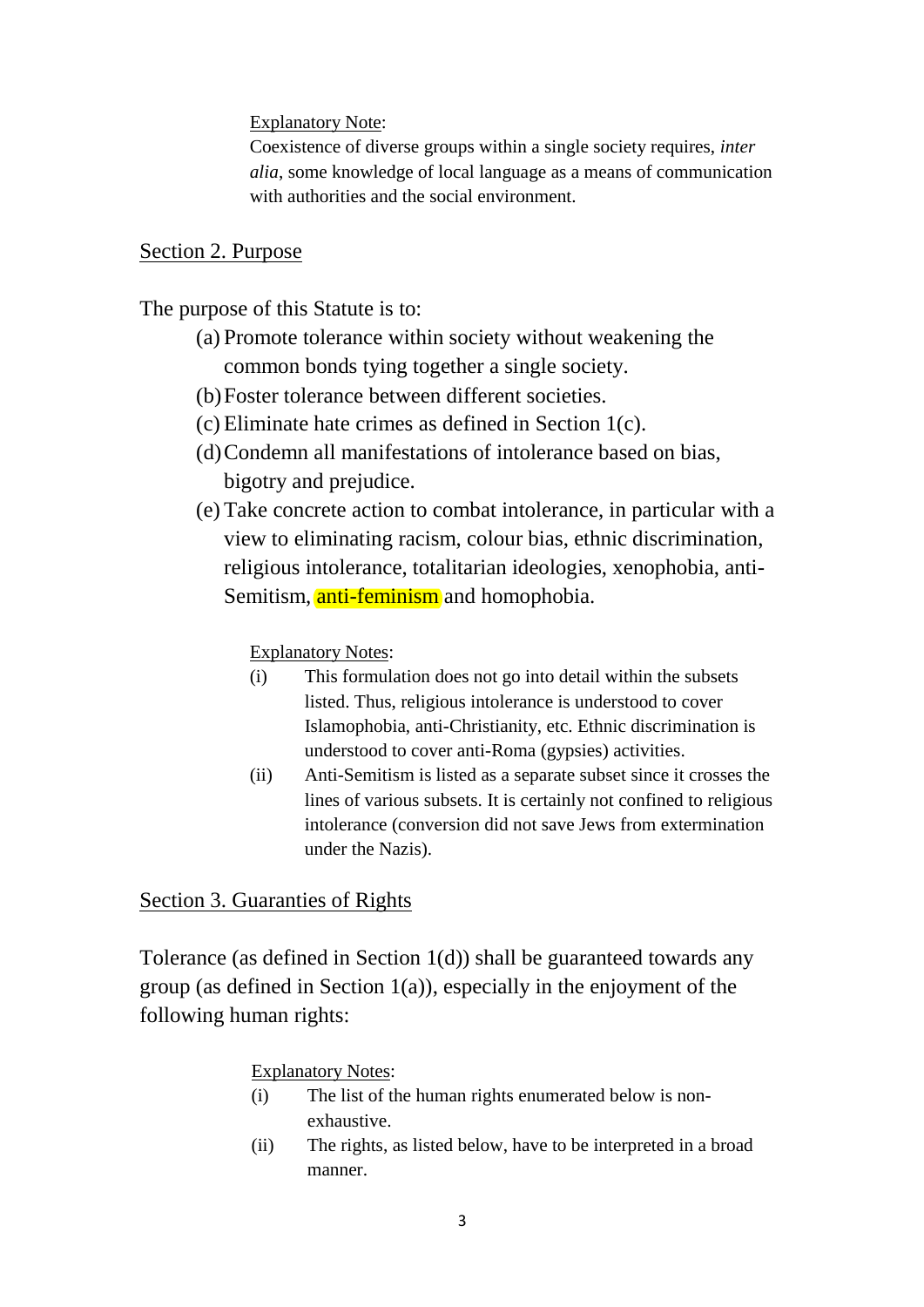- (iii) It is important to stress that tolerance must be practised not only by Governmental bodies but equally by individuals, including members of one group *vis-à-vis* another.  $\bigcirc$
- (iv) Guarantee of tolerance must be understood not only as a vertical relationship (Government-to-individuals) but also as a horizontal relationship (group-to-group and person-to-person). It is the obligation of the Government to ensure that intolerance is not practised either in vertical or in horizontal relationships
- (a) Freedom of expression, including freedom to seek, receive and impart information and ideas - regardless of frontiers – either orally, in writing or in print, and through any broadcasting or electronic media (including the Internet).
- (b)Freedom of religion and belief, expressed either individually or in community with others, including:
	- (i) freedom to manifest that religion or belief in worship, observance, rituals, rites, practice and teaching; and
	- (ii) freedom to change or opt out of one's religion.
- (c) Freedom of association with other members of the group, with a view to promoting its special culture, way of life, religion or language.
- (d)Freedom of peaceful assembly, including non-violent parades and demonstrations.
- (e) Freedom to vote and to run for elections, subject to general prescriptions such as citizenship, minimum age and residence.
- (f) Freedom to take part in the conduct of public affairs, including access to civil service, subject to general prescriptions as regards citizenship and general qualifications.
- (g)Right to acquire nationality based on birth or long-term residence.
- (h)Freedom of movement.
- (i) Right to privacy.
- (j) Freedom of access to professions, subject to general qualifications, and to individual economic activities.
- (k)Freedom of education in the language of the group, as well as in accordance with its religious and cultural traditions.
- (l) Right to equal participation in general cultural activities.
- (m)Right to own and to inherit property.
- (n)Right to housing.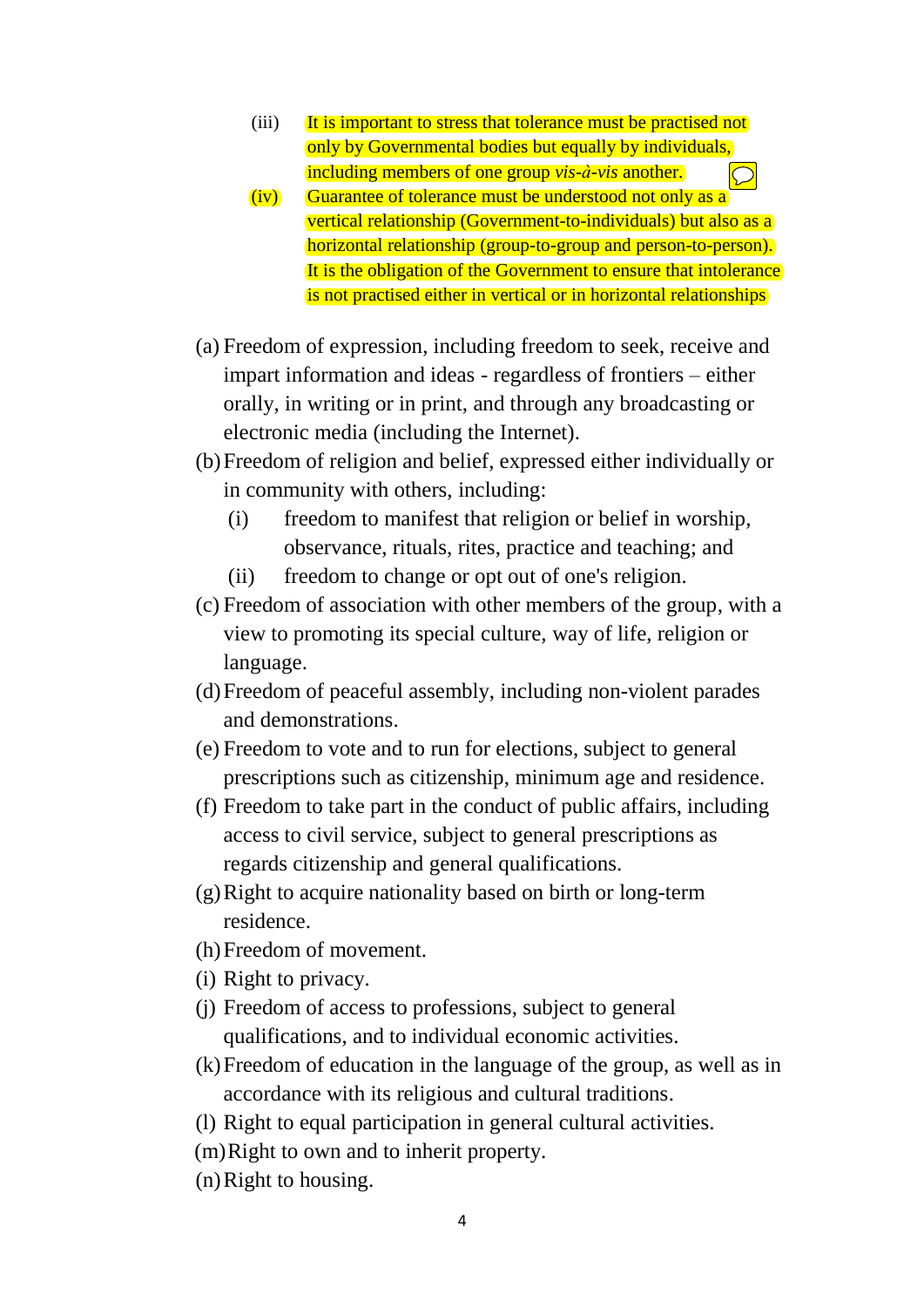- (o)Right to work, including free choice of employment and equal pay for equal work.
- (p)Right to medical care and social insurance.

# Section 4. Limitations

The rights guaranteed in Section 3 are subject to the following limitations, applied in a proportionate manner as necessary in a democratic society:

## Explanatory Notes:

- (i) The list of limitations as enumerated below is exhaustive.
- (ii) The limitations, as listed below, have to be interpreted in a restrictive manner.
- (iii) The limitations are enumerated here in a generic fashion. Not every right or sub-right guaranteed in Section 3 is necessarily subject to every limitation mentioned here.
- (a) National or international security.

## Explanatory Note:

Tolerance must not be used as a means for the condoning terrorism or as a cover for those seeking to subvert domestic or international peace and security.

(b)*Ordre public.*

Explanatory Notes:

- (i) A prime example: it must be understood that demonstrations (in exercise of freedom of assembly) need not be tolerated when they are likely to degenerate into riots or infringe on the rights of others
- (ii) Another example is that, given the need to fight crime, persons may not be allowed to cover their faces in public.
- (iii) *Ordre public* is not confined to issues of crime and violence. Thus, city planning and zoning rules may override an attempt to build a place of worship on a particular site.

(c) Public policy.

## Explanatory Note: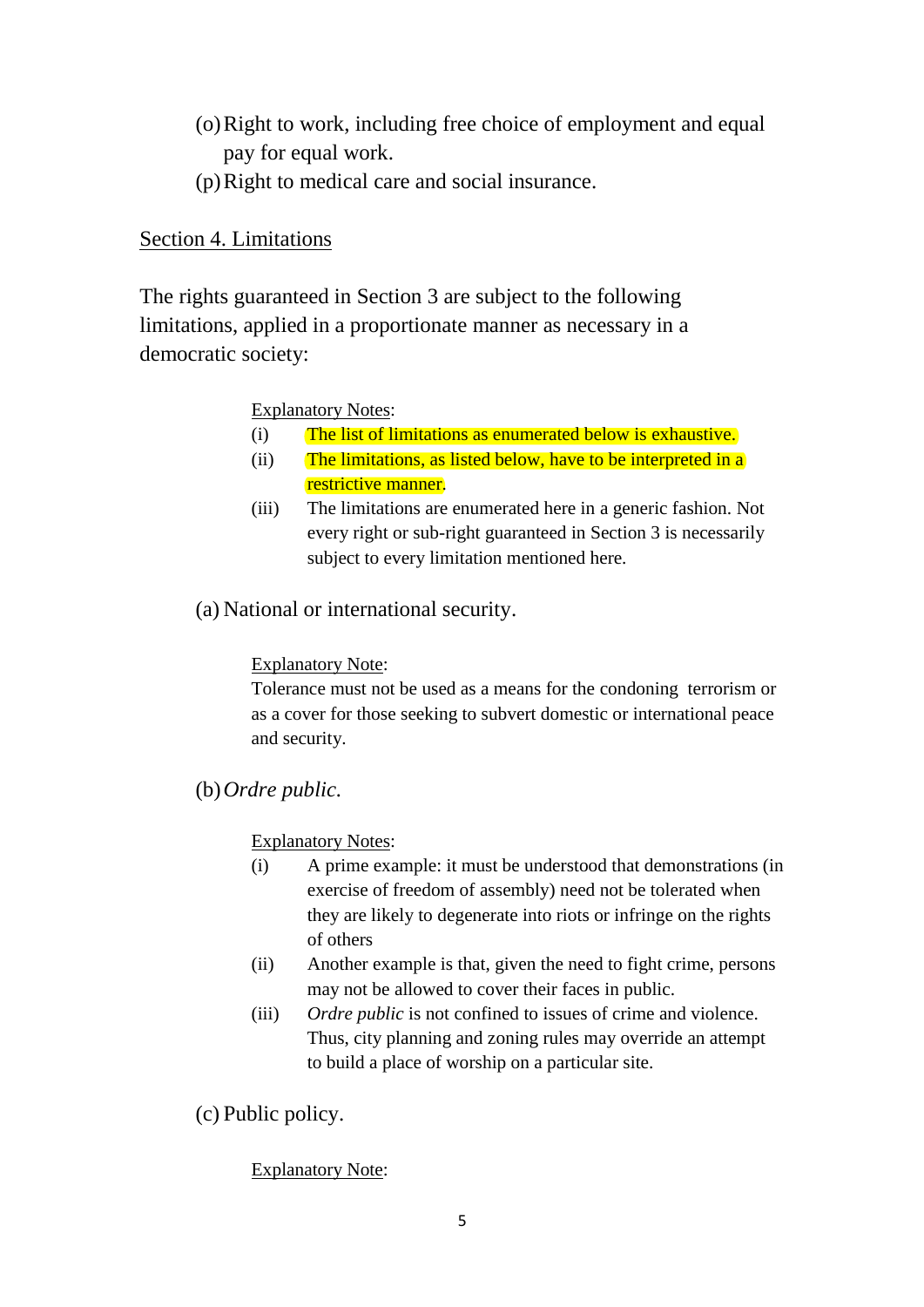#### Tolerance does not mean that a group can segregate itself from society as a whole, repudiating the need to interface with other groups.

## (d)Public morals.

Explanatory Note:

Examples: tolerance does not denote acceptance of such practices as female circumcision, forced marriage, polygamy or any form of exploitation or domination of women.

(e) Public health.

#### Explanatory Note:

Example: the Court of Appeal in England (per Lord Denning) found no fault with the refusal of a chocolate-making factory to employ a bearded Sikh in view of a hazard of contamination by bacteria.

(f) Protection of the rights and freedoms of others.

#### **Explanatory Notes:**

- (i) Tolerance is a two-way street. Members of a group who wish to benefit from tolerance must show it to society at large, as well as to members of other groups and to dissidents or other members of their own group.
- (ii) There is no need to be tolerant to the intolerant. This is especially important as far as freedom of expression is concerned: that freedom must not be abused to defame other groups.

## Section 5. Migrants

- (a) Tolerance (as defined in Section  $1(d)$ ) must be guaranteed to any group (as defined in Section  $1(a)$ ), whether it has longstanding societal roots or it is recently formed, especially as a result of migration from abroad.
- (b)Foreign migrants, for their part, must adhere to the principle of coexistence of diverse groups within a single society.
- (c) If a foreign migrant who has been admitted into the territory of the State but has not acquired citizenship – is clearly unwilling to comply with the principle of coexistence of diverse groups within a single national society, he or she may be obliged to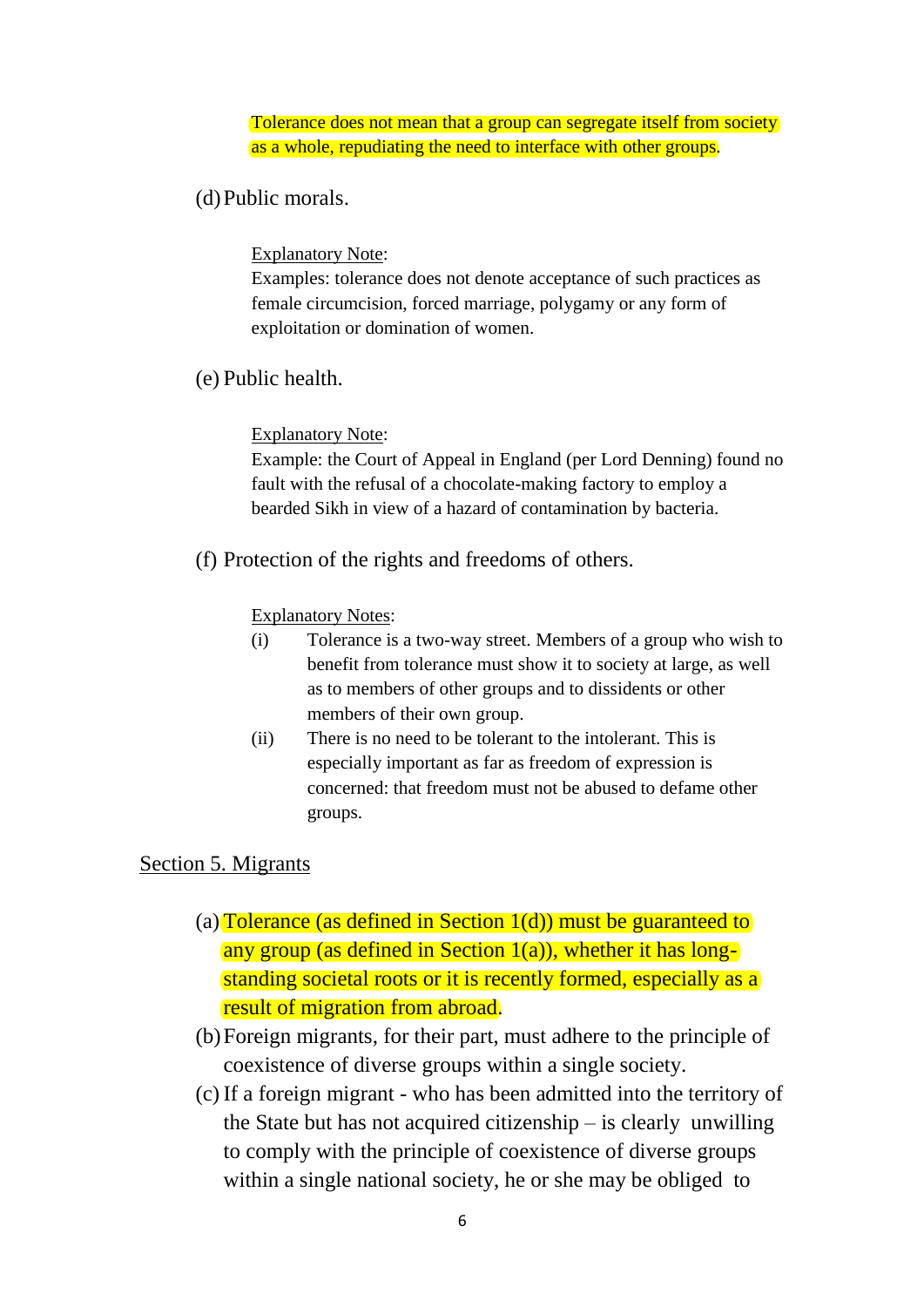leave the State (subject to applicable international legal standards).

Explanatory Notes:

- (i) Under Article 3 of Protocol 4 to the European Convention for the Protection of Human Rights and Fundamental Freedoms, "No one shall be expelled … from the territory of the State of which he is a national". Obviously, once a new migrant has acquired nationality, paragraph (c) is no longer applicable.
- (ii) Even with non-nationals, it is necessary to bear in mind that, under Article 4 of the same Protocol, "collective expulsion of aliens is prohibited". The decision whether a new migrant has forfeited the right to remain within the State must therefore be made on an individual basis through an appropriate judicial or quasi-judicial procedure.
- (iii) The right to expel migrant workers who "offend against public interest or morality" is explicitly expressed in Article 19(8) of the European Social Charter.
- (iv) The question whether a foreign migrant is clearly unwilling to comply with the principle of coexistence of diverse groups within a single national society is an issue of fact, which has to be determined by a judicial or quasi-judicial authority.
- (v) Upon admission to the State, foreign migrants may be required to sign a statement in which they confirm that they are aware of the provision included in paragraph (c).

# Section 6. Implementation

To ensure implementation of this Statute, the Government shall: Explanatory Note

It goes without saying that enactment of a Statute for the Promotion of Tolerance does not suffice by itself. There must be a mechanism in place ensuring that the Statute does not remain on paper and is actually implemented in the world of reality.

(a) Be responsible for the special protection of vulnerable and disadvantaged groups.

Explanatory Notes: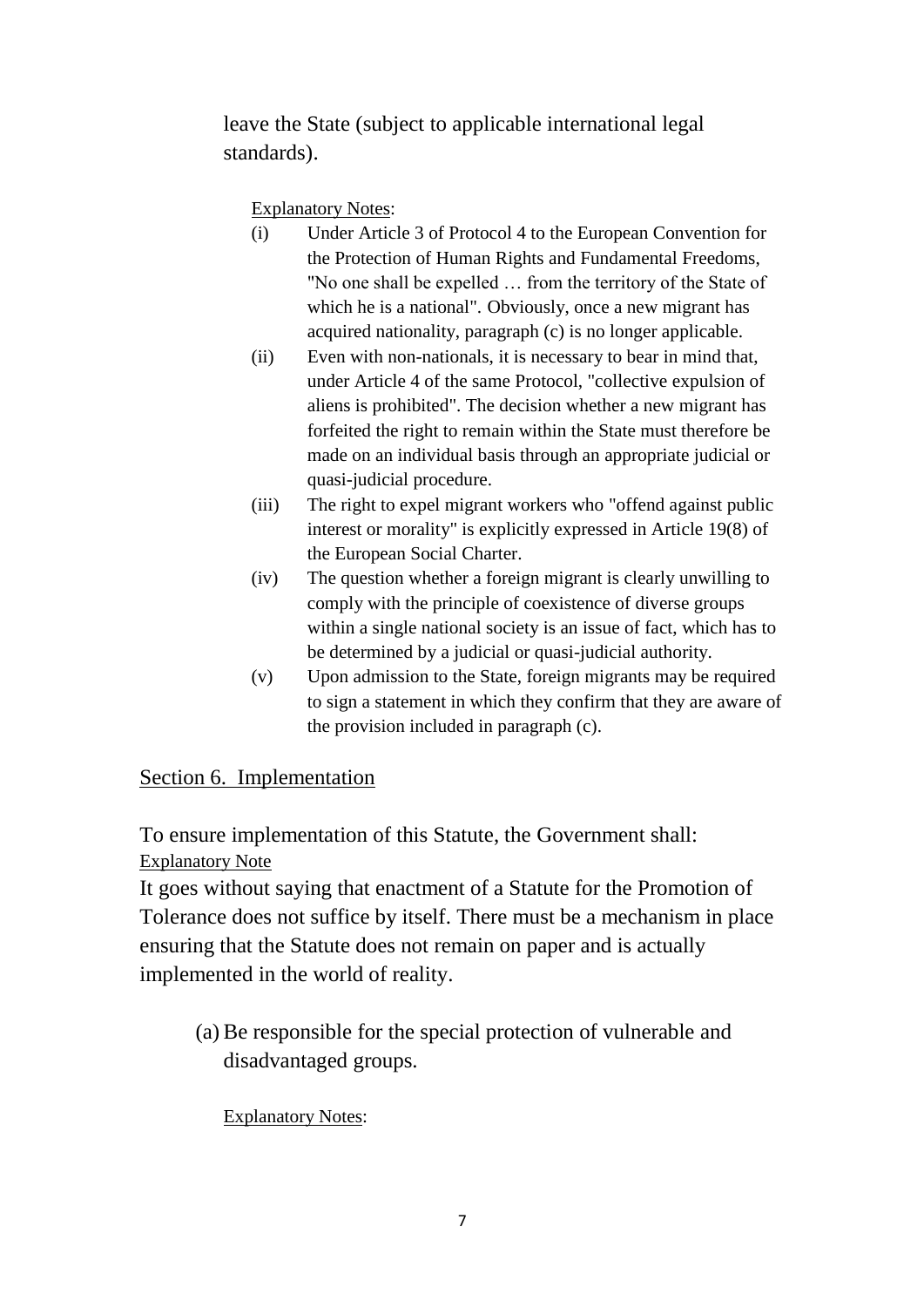- (i) Members of vulnerable and disadvantaged groups are entitled to a special protection, additional to the general protection that has to be provided by the Government to every person within the State.
- (ii) The special protection afforded to members of vulnerable and disadvantaged groups may imply a preferential treatment. Strictly speaking, this preferential treatment goes beyond mere respect and acceptance lying at the root of tolerance (see the definition of tolerance in Section 1(d)). Still, the present provision is justified by the linkage between historical intolerance and vulnerability.
- (iii) The answer to the question which group is vulnerable or disadvantaged in a particular society varies from one country to another.

# (b)Without prejudice to existing control mechanism, set up a special administrative unit in order to supervise the implementation of this Statute.

#### Explanatory Note:

- (i) The implementation of this provision depends on the existing structure in any given State. In any country which has already set up an administrative body vested with general competence to supervise laws such as the present Statute, no further action has to be taken. However, where no such body exists, it has to be set up.
- (ii) The special administrative unit should preferably operate within the Ministry of Justice (although the Ministry of the Interior is another reasonable possibility).

(c) Establish a National Tolerance Monitoring Commission as an independent body – composed of eminent persons from outside the civil service – vested with the authority to promote tolerance. The Commission will be empowered to:

- (i) Issue general guidelines and specific recommendations for action.
- (ii) Express views regarding the degree to which this Statute is implemented in practice.
- (iii) Disseminate such guidelines, recommendations and views through the media and otherwise.
- (iv) Foster international cooperation with similar bodies in other States.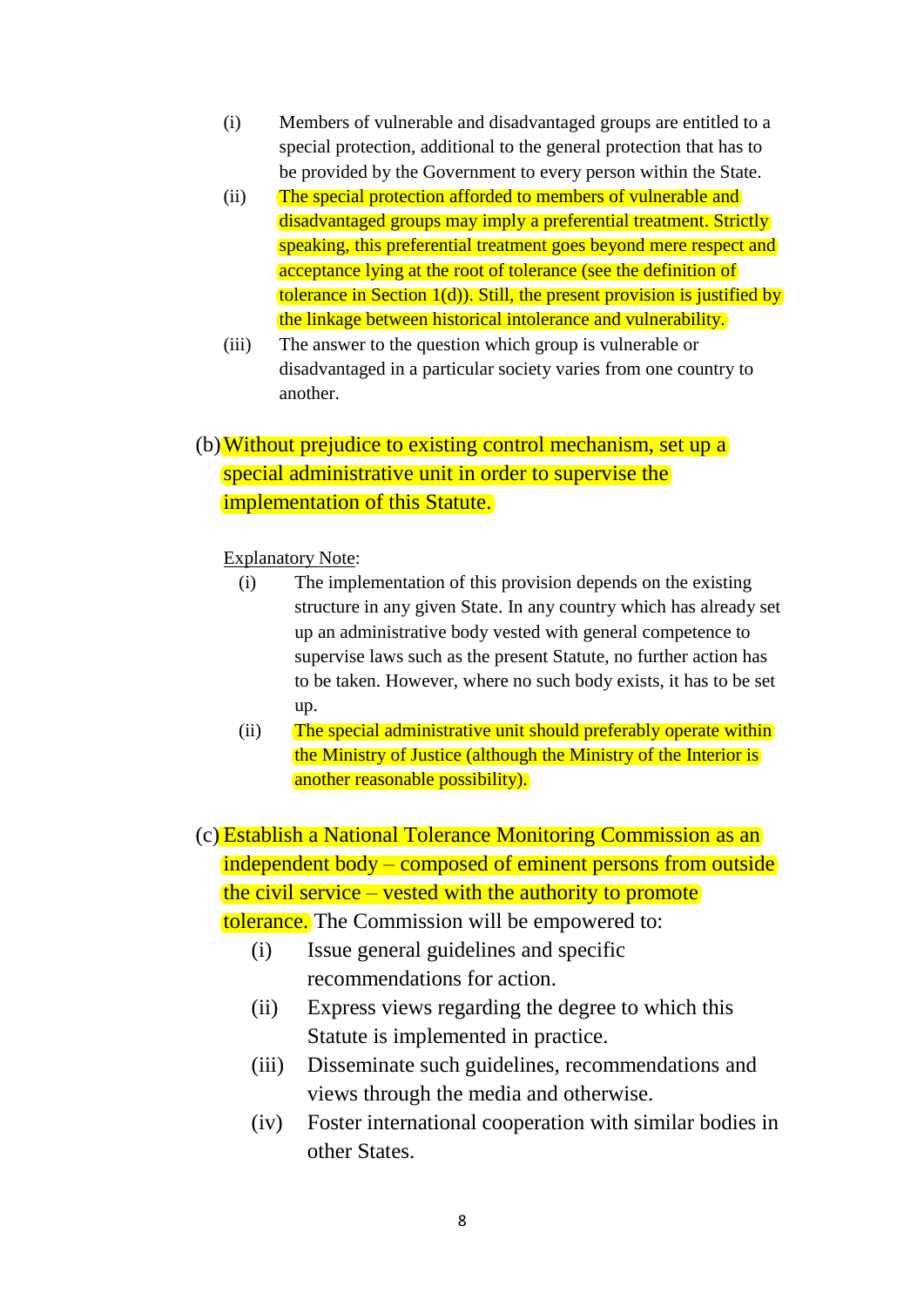Explanatory Notes:

- (i) The thrust of paragraphs (b) and (c) is the existence of two national bodies entrusted with the implementation of the present Statute. The first body (referred to in paragraph (b)) is a governmental department. The second body (established under paragraph (c)) is external to the Government, acting independently (not unlike a) special Ombudsman).
- (ii) The independent Commission will be empowered to express its views regarding implementation of the Statute by all concerned. Implementation in this context includes (but is not limited to) the imposition of penal sanctions, education and media coverage.
- (iii) The independent Commission will also be empowered to organize national or international conferences, workshop0s, seminars, etc.

# Section 7. Penal Sanctions

- (a) The following acts will be regarded as criminal offences punishable as aggravated crimes:
	- (i) Hate crimes as defined in Section 1(c).
	- (ii) Incitement to violence against a group as defined in Section 1(a).
	- (iii) Group libel as defined in Section 1(b).
	- (iv) Overt approval of a totalitarian ideology, xenophobia or anti-Semitism.
	- (v) Public approval or denial of the Holocaust.
	- (vi) Public approval or denial of any other act of genocide the existence of which has been determined by an international criminal court or tribunal.

Explanatory note:

This Sub-Section defines acts punishable as aggravated crimes. Sub-paragraph (vi) does not affect public (or private) discussions and differences of opinion as to whether other acts – not covered by decisions of international courts or tribunals - also amount, or fail to amount, to genocide.

(b)Juveniles convicted of committing crimes listed in paragraph (a) will be required to undergo a rehabilitation programme designed to instill in them a culture of tolerance.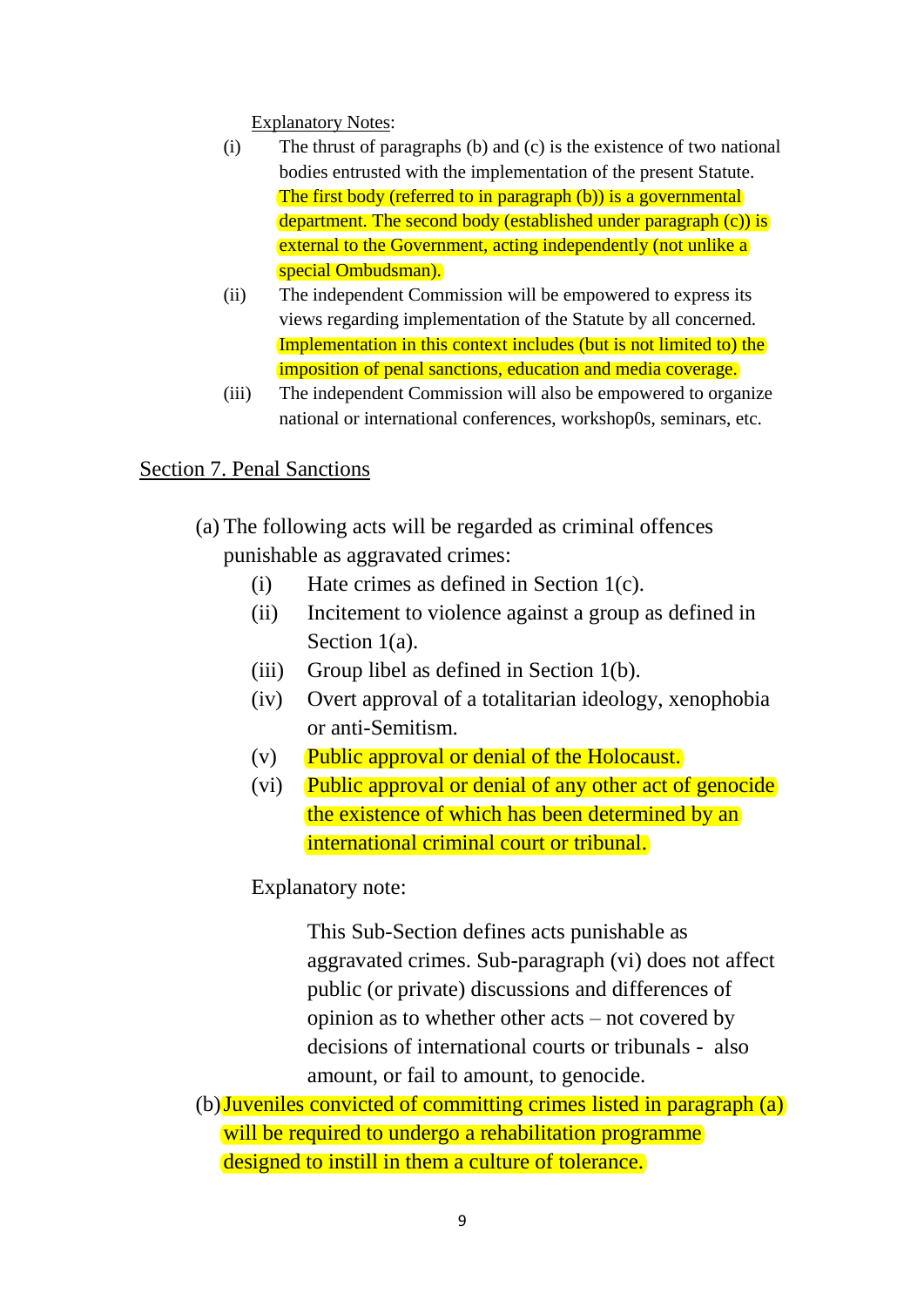- (c) Crimes listed in paragraph (a) will not be considered political offences for purposes of extradition.
- (d)
- (e) Victims of crimes listed in paragraph (a) will have a legal standing to bring a case against the perpetrators, as well as a right to redress.
- (f) Free legal aid will be offered to victims of crimes listed in paragraph (a), irrespective of qualification in terms of impecuniosity.

## Section 8. Education

## The Government shall ensure that:

(a) Schools, from the primary level upwards, will introduce courses encouraging students to accept diversity and promoting a climate of tolerance as regards the qualities and cultures of others.

Explanatory Notes:

- (i) The principle has been accepted for many years (*cf*. the Declaration Regarding Intolerance – A Threat to Democracy, adopted by the Committee of Ministers of the Council of Europe on 14 May 1981).
- (ii) It is very important to start such courses as early as possible in the educational programme, *i.e*. in elementary school. Yet, these courses must be offered also at higher levels of education, up to and including universities.
- (b)Similar courses will be incorporated in the training of those serving in the military and law enforcement agencies.

(c) Training and tolerance awareness courses will be made available to different strata of society, with an emphasis on professional groups.

Explanatory Notes:

(i) Training must be made available as part of continuing adult education.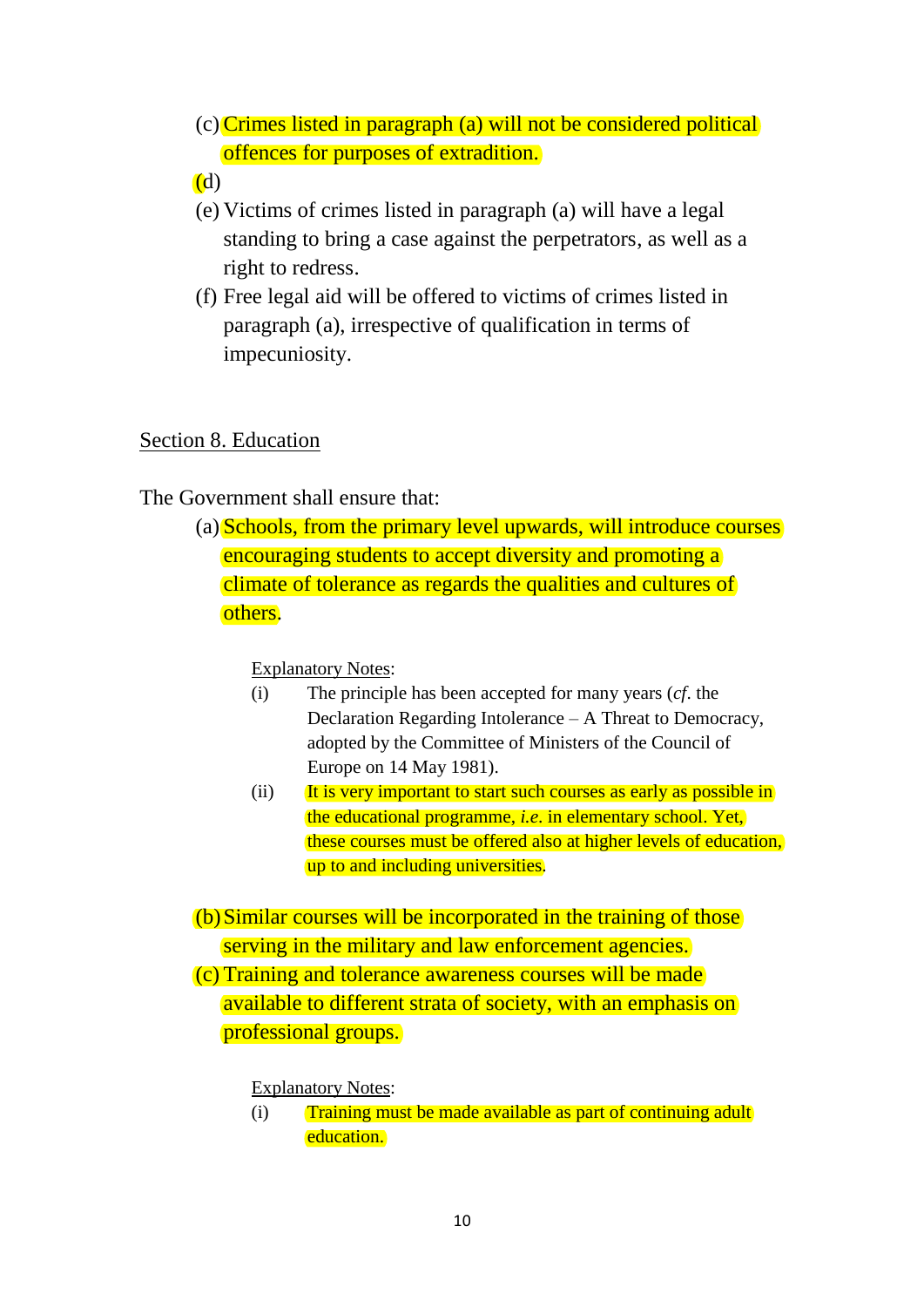- (ii) It is especially important to ensure advanced professional training of lawyers (including judges and criminal justice personnel), administrators, police officers, doctors, etc.
- (d)Teaching materials for tolerance awareness courses (including syllabi) will be developed by Departments of Education to meet the needs.
- (e) Instructors will be trained in a manner qualifying them to train others in tolerance awareness courses.
- (f) Departments of Education will ensure that teaching materials in ordinary courses will be free of any innuendos and slights directed against any group as defined in Section 1(a).
- (g)The production of books, plays, newspapers reports, magazine articles, films and television programmes – promoting a climate of tolerance – will be encouraged and, where necessary, subsidized by the Government.

## Section 9. Mass Media

- (a) The Government shall ensure that public broadcasting (television and radio) stations will devote a prescribed percentage of their programmes to promoting a climate of tolerance, as per Section 8(f).
- $(b)(b)$  The Government shall **encourage** all privately owned mass media (including the printed press) to promotea climate of tolerance, as per Section 8(f).
- (c) The Government shall encourage all the mass media (public as well as private) to adopt an ethical code of conduct, which will prevent the spreading of intolerance and will be supervised by a mass media complaints commission.

#### Explanatory Notes:

- (i) This is a delicate matter, inasmuch as there is no intention to censor the media. The media complaints commission is supposed to consist of independent persons, but it has to be set up  $by - and$ report to - the media themselves, rather than the Government.
- (ii) There is a related issue of Internet abuse through the spreading if intolerance. However, initiatives to bring about a legal regulation